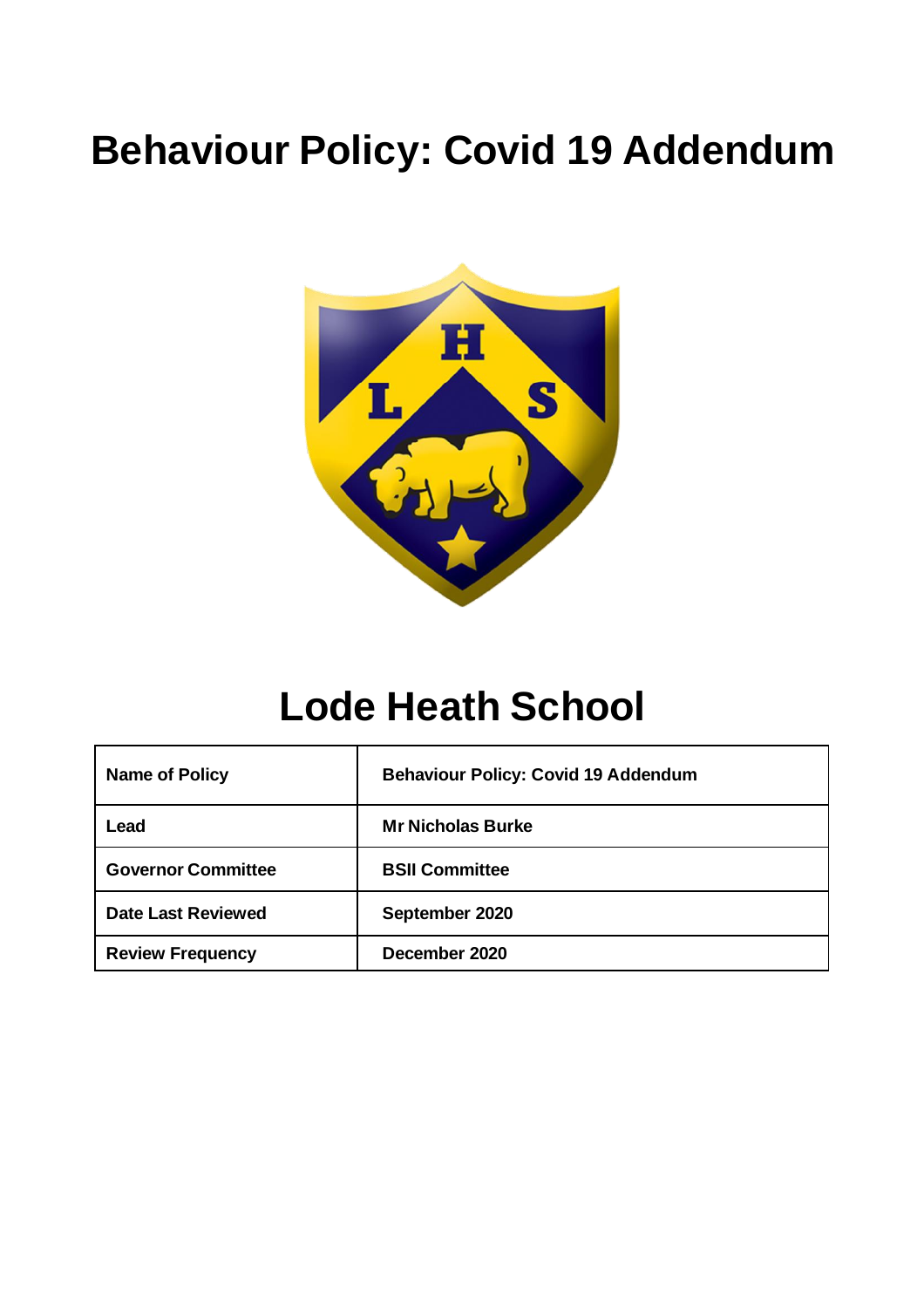# **This addendum applies until further notice.**

Unless covered in this addendum, our normal behaviour policy continues to apply.

We may need to amend or add to this addendum as circumstances or official guidance changes. We will communicate any changes to staff, Parents/Carers and students.

## **Expectations for students in school**

When students are in school, we require and expect them to follow all of the rules set out below to keep themselves and the rest of the school community safe, these rules operate alongside the Behaviour Policy (which can be found on the school website).

Staff will be familiar with these rules and make sure they are followed consistently.

Parents/Carers should also read the rules and ensure that their children follow the procedures that have been put in place.

Amended rule for students:

- follow any altered routines for arrival or departure
- follow school instructions on hygiene, such as handwashing and sanitising
- follow instructions on who students can socialise with at school
- follow expectations for moving around the school as per specific instructions (for example, one-way systems, out of bounds areas, queuing)
- follow expectations about sneezing, coughing, tissues and disposal ('catch it, bin it, kill it')
- immediately tell an adult if you are experiencing symptoms of coronavirus
- do not share any equipment or other items including, books, pens, pencils, drinking bottles
- follow amended expectations about breaks and lunchtimes, including where students may or may not go
- follow expectations around use of toilets only going if they absolutely must, going during the break and lunch time, following social distancing rules while in the toilet, following handwashing guidance
- follow rules about coughing or spitting at or towards any other person
	- **deliberately coughing or spitting at another person is now a criminal offence, in the unlikely event of this happening we will investigate the incident and apply relevant sanctions.**
- expectations for uniform will return to normal.
- follow rules for students at home about conduct in relation to remote learning
- rewards and sanction system where appropriate

#### **Rewards and sanctions for following rules**

To help encourage students to follow the above rules, we will:

- Ensure all staff reward with verbal praise and recognition, achievement points, postcards praise cards (please check INSIGHT)
- Notify Parents/Carers where students have demonstrated excellent commitment to the revised school expectations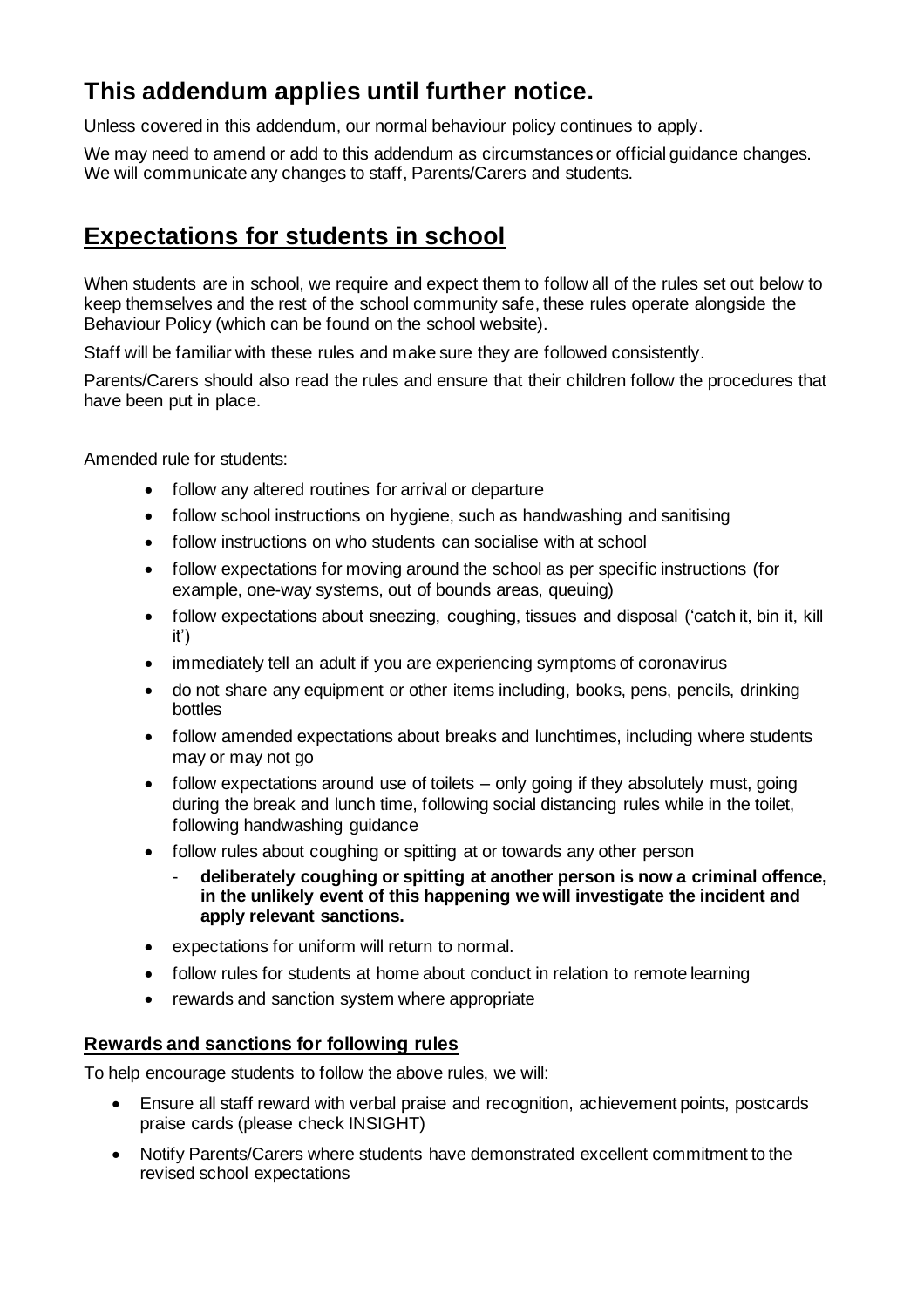If there are any problems with students adhering to rules around in school or remote learning, including if they do not engage with the remote learning set for them, we will:

| <b>Behaviour concern examples</b>                                                                                                                                                                                                                                                                                                                                                                                                                                                                                                                                                     | <b>Consequences/Actions</b>                                                                                                                                                                  |
|---------------------------------------------------------------------------------------------------------------------------------------------------------------------------------------------------------------------------------------------------------------------------------------------------------------------------------------------------------------------------------------------------------------------------------------------------------------------------------------------------------------------------------------------------------------------------------------|----------------------------------------------------------------------------------------------------------------------------------------------------------------------------------------------|
| Not taking responsibility to inform an adult if they are experiencing symptoms of Coronavirus.<br>Not following expectations about coughing, sneezing, tissues and disposal (in line with the<br>'catch it, bin it, kill it' message)<br>Low level disruption in class                                                                                                                                                                                                                                                                                                                | Staff reminder given.<br>Parents/Carers informed by telephone call or email<br>School sanctions applied                                                                                      |
| <b>Repeated Incidents</b><br>Not following school routine for arrival or departure<br>Not following the rules about sharing equipment or other items<br>Not following instructions on hygiene, such has hand washing or sanitising<br>Not moving around the school as per specific instructions<br>Not lining up or sitting following instructions to remain 2 metres apart wherever possible.                                                                                                                                                                                        | Staff reminder given.<br>Parents/Carers informed by telephone call or email.<br><b>Head of Year phone calls/meetings</b><br><b>School sanctions applied</b><br><b>Senior Leader informed</b> |
| <b>Repeated incidents</b><br>Not following school routine for arrival or departure<br>Deliberately tampering or touching another child's equipment or belongings<br>Deliberately tampering with hygiene materials such as soap or sanitiser<br>Deliberately tampering with bins or the contents of bins<br>Deliberately entering an area or zone that is out of bounds or which may compromise the health<br>of children and staff in another group.<br>Deliberately attempting to socialise with a child from another group<br>Deliberately misusing the toilet areas and facilities | Parents/Carers informed by telephone call or email.<br>Head of Year phone calls/meetings<br>Senior Leader phone calls/meetings<br>School sanctions applied, possible internal exclusion      |
| Deliberately coughing or spitting at somebody<br>Any action that would usually require the need for restraint and which would severely<br>compromise staff ability to remain socially distanced.                                                                                                                                                                                                                                                                                                                                                                                      | Investigation, Parents/Carers informed by telephone call<br>Possible internal exclusion, possible permanent exclusion, possible<br>police involvement                                        |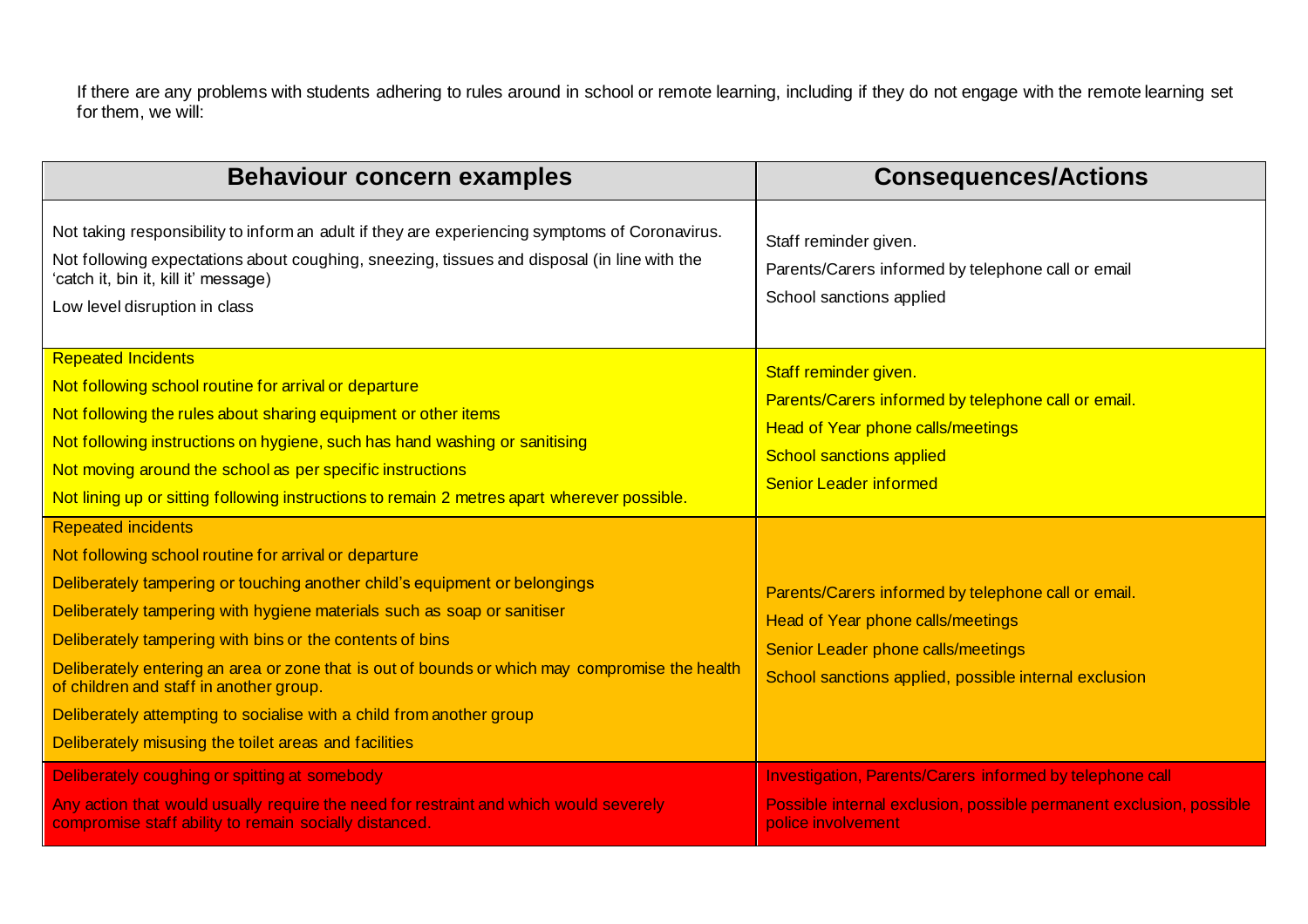## **All students will be supported in the following ways:**

- Throughout the school there will be signs/posters/visual prompts to remind students and staff of the new safety measures in place that should be followed.
- All adults will explain new routines sensitively and help students to feel safe and reassured by the rules in place.
- The new routines and expectations will be explained to pupils. This will reassure all students and particularly the most anxious.
- Whilst new expectations are established, we will focus on routines, safety and wellbeing
- If, despite all appropriate support and guidance, a student repeatedly breaks our current safety rules, the headteacher may, as a last resort, exclude a student either for a fixed period or permanently.

## **Remote learning rules**

If students are not in school, we expect them to follow all of the rules set out in the remote learning guidance. **See Appendix 1.**

Parents/Carers should also read the rules and ensure their children follow them. Parents/Carers should contact the school if they think their child might not be able to comply with some or all of the rules.

Please see further detail for live learning in the Covid-19 Live learning / Video Learning - Parent/Guardian & Student behaviour agreement

## **Links with other policies and guidance**

This policy links to the following policies and procedures:

- Child protection policy
- Safeguarding Policy
- Safeguarding Policy: Covid19 addendum
- Covid-19 Live learning / Video Learning Parent/Guardian & Student behaviour agreement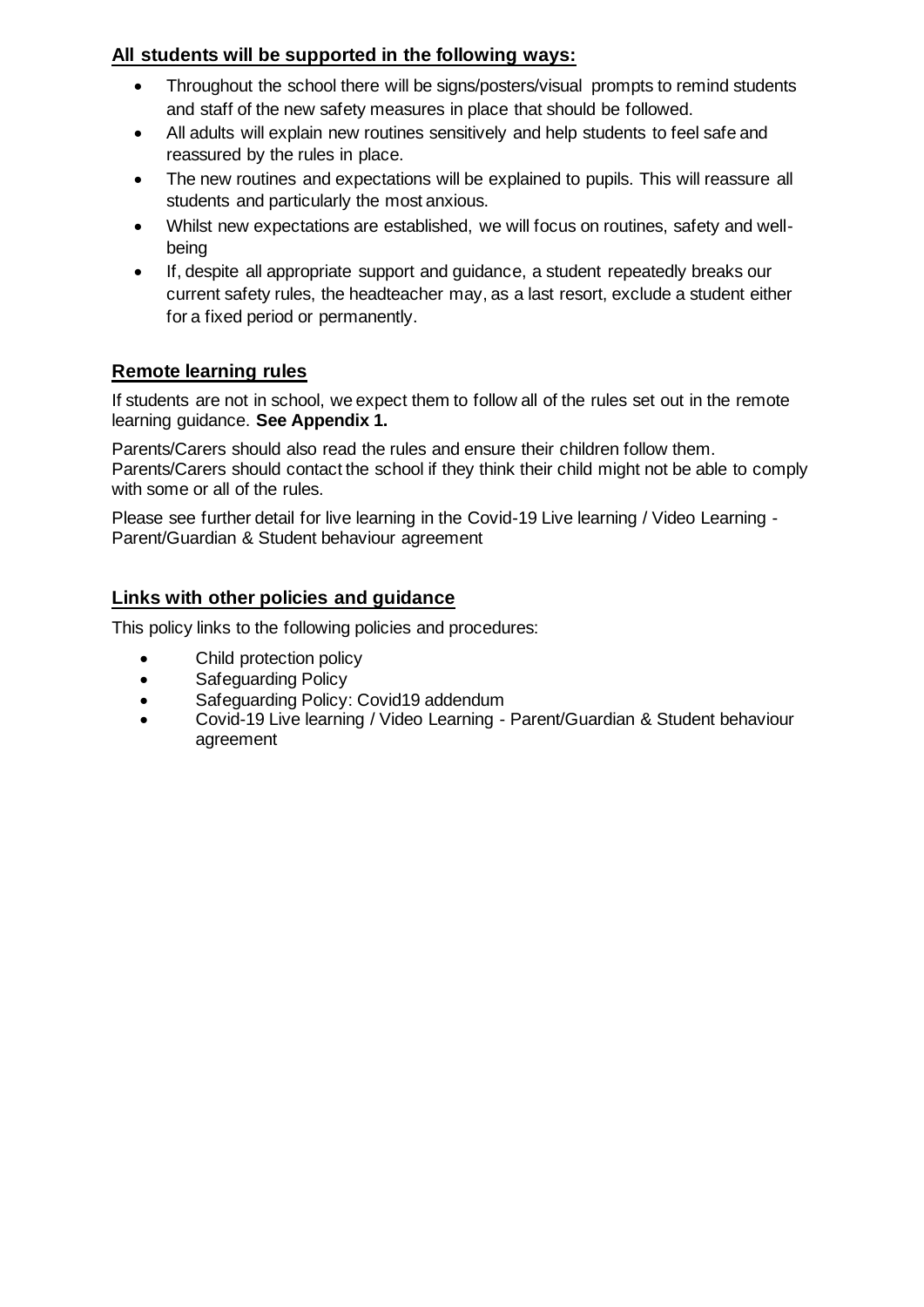## Appendix 1 **Covid-19 Remote Learning**

During the current school closures, we are delivering all of our learning remotely. In order to make this process as effective and as engaging as possible we are utilising a variety of new technologies and teaching strategies. Increasingly staff are making use of video technology to record themselves delivering key concepts, modelling how to complete the activity, providing generic feedback or explaining the next steps of the learning.

This is going to be an important element of our teaching and learning strategy and, as such, we need to ensure that all students and parents are aware of, and agree to, the **Remote Learning Behaviour Agreement** outlined below. This will ensure that our staff can be as creative as possible when engaging with our students in their learning.

The agreement below is developed within an overarching aim to provide the very best teaching and learning for our students whilst at the same time protecting our staff. It is essential that all parties are respectful of each other and that the use of video technology does not become an invasion of privacy.

#### **Parental Agreement**

I / We agree to support the teaching and learning strategies and increased use of video lessons and live lessons by discussing and reinforcing the expectations identified below. I / We have read the 'Student Agreement' and understand that the agreement is important for the safeguarding of all parties. I understand that breach of this agreement will lead to sanctions and in the event that videos are taken and placed on social media could lead to exclusions, permanent exclusion or police involvement. The school reserves the right to seek legal advice in situations which may be libelous or result in defamation of character.

#### **Student Agreement**

I confirm that I have read the 'Learning Behaviour Agreement' and 'General Learning Expectations' below and agree to adhere to it in order to enable teaching staff to make the best use of technology, to provide purposeful and engaging learning during a period of school closure. I understand that breach of this agreement will lead to sanctions and in the event that videos are taken and placed on social media could lead to exclusions, permanent exclusion or police involvement. The school reserves the right to seek legal advice in situations which may be libelous or result in defamation of character

#### **Learning Behaviour Agreement - where a teacher uses a recorded video / live video or audio message to support learning:**

- I agree that I must never use some or all of this material for any purpose other than my own learning.
- I will never place any of a teacher's video or audio file on any on-line platform or social media platform.
- I will not record any part or whole of a live video or pre-recorded lesson.
- I will not edit any part or whole of a live video or pre-recorded lesson.
- I agree that my teacher will always record any live video lesson; I understand that this is an agreement to ensure the safety of all students and teachers.